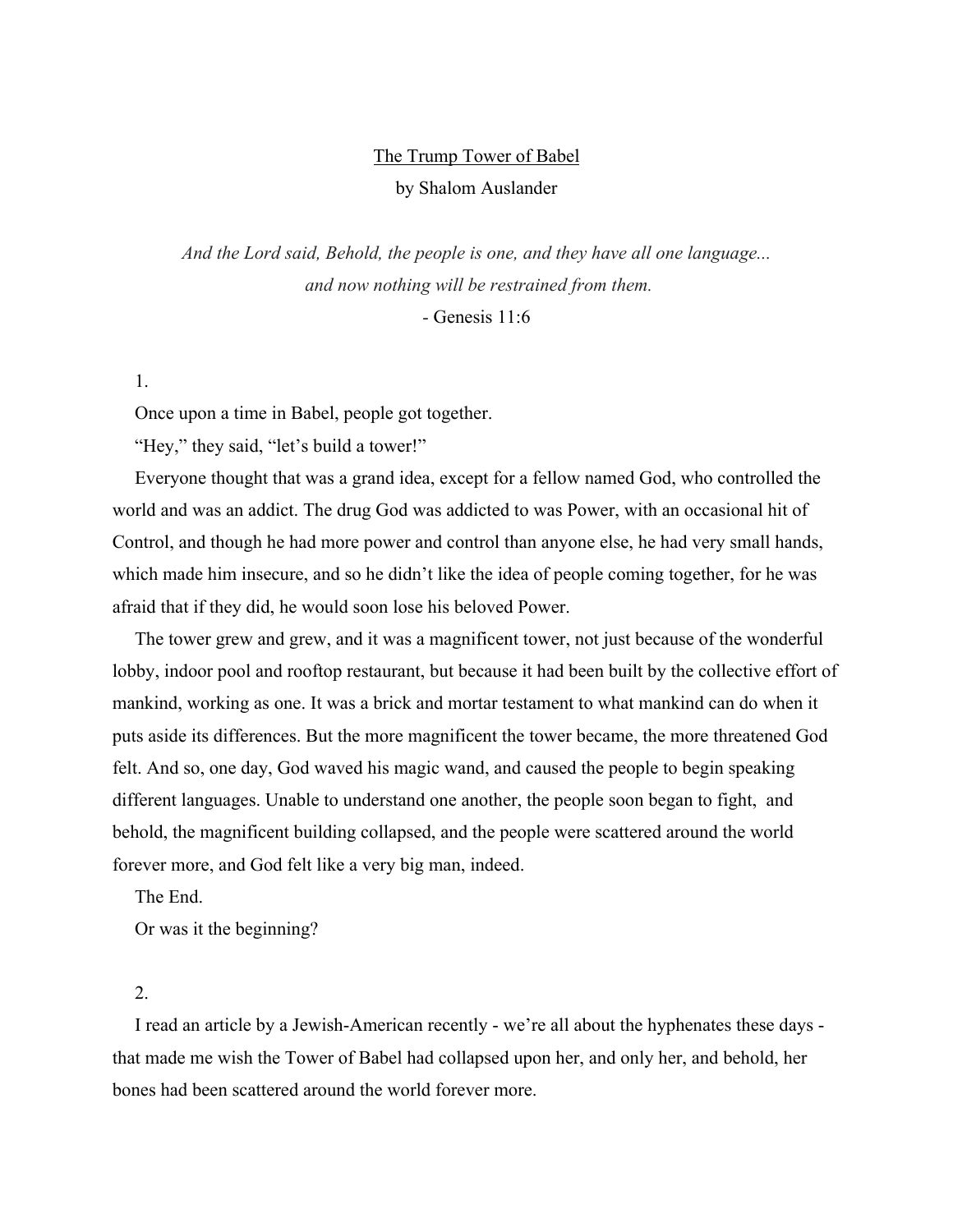I should state before I begin that I am a happily fallen Jew, an excommunicated apostate with strict Orthodox roots I severed when I was eighteen years old and have not missed for a minute; the absence of those roots has only made this tree stronger and happier, as the toxic soil they had been buried in was causing a slow and painful death. Okay, I think I've stretched that metaphor far enough. The point is, despite my rabbis and despite my passport, I don't consider myself Jewish and I don't consider myself American; what I am is a human being, born against my will, cursed with a frontal lobe, aware of my own mortality, serving out a life sentence for some pastlife crime I don't remember committing. That, frankly, is enough of an identity for me.

But more of that later.

The article in question centered around the secular Jewish author's regret, in the face of President Trump, for not being more Jewish. She catalogs the story points of her assimilated life – the non-religious parents, the liberal arts college, the social activism for African-American causes, female causes, but never Jewish causes. In fact, she writes, she never really had to think about her identity as a Jew.

"That is," she wrote, skipping a line for emphasis like I just did, "until Donald Trump."

She was shocked – at his victory, his callousness, his racism, his association with anti-Semites and his courting of White Nationals (a scumbag courting scumbags in order to become Head Scumbag of a frequently scumbag nation should not have been the surprise it seems to have been, but there you have it). It was such a surprise, in fact, that she was reborn.

"I might not have wanted to think about my Jewishness," she wrote, "but now I had to."

Troubled, the author spoke with a similarly-reborn Jewish-American friend, and they both agreed that the Holocaust was bad, and that Jews aren't all rich, and that the "new cycle" of anti-Semitism was pretty scary. And you know what else they realized? That there were some really great parts about being Jewish, gosh darn it: they loved bagels, and they loved latkes and they loved Anne Frank.

That last one seems like a strange thing to love.

But more of that later.

She concludes the article with a Jewish-American fist in the air: "For the first time, I see my Jewishness as part of who I fundamentally am."

Given a thousand years, which is twice as long as fundamentalist Jews believe the world has existed, I could not think of a worse reaction to President Donald Trump.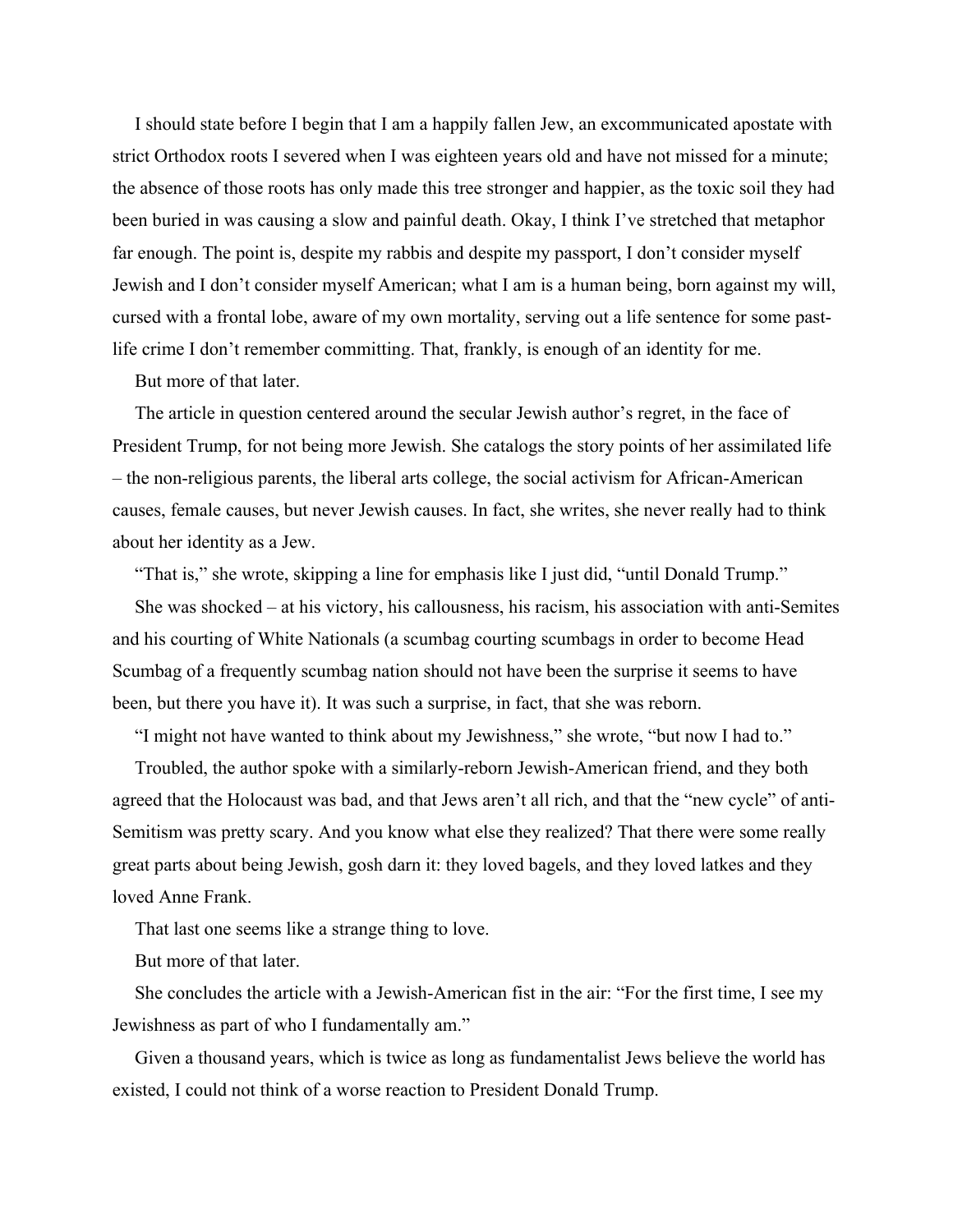#### 3.

I was raised with a yarmulke on my head, and a target on my back.

*Goyim* (non-Jews) were out to get me. My parents and teachers made this very clear, and the *goyim*, they explained, were a formidable foe. They're violent, they told me, uneducated, rude and boorish. They have no regard for intelligence, which is why they hate us. They drink – beer mostly, while watching football - and when they're drunk they become violent, usually against Jews. Goyim hate Jews, and spend the bulk of their time figuring out new ways to kill them. Anytime you see *goyim* sitting around a table, they're probably talking about Jews, and discussing the latest methods of genocide.

Paranoia existed among Jews long before the Holocaust, but the Holocaust, having occurred just thirty years prior to my birth, seems to have amplified them, justified them, normalized them.

"The only good German," my parents used to say, "is a dead German."

Everyone agreed.

The worst type of *goyim*, of course, are the black ones, who are even more violent than the white ones, and dumber, too. But the Irish ones are pretty bad also, because they drink the most, and so are the Hispanic ones, who aren't as bad as the black ones but carry switchblades and mug old ladies. No *goy*, though, is as bad as the Arab, who lives only to murder Jewish children.

"The only good Arab," my parents used to say, "is a dead Arab."

Everyone agreed.

And so the hated become the haters.

And those who are hated by the haters who used to be hated become haters of the first haters. Etcetera.

## 4.

When I was a child, I wanted to be white. And why not? The white people drove cars on Saturdays – Camaros and Mustangs, not Nissan fucking Sentras – while I was stuck in synagogue, and they ate at McDonald's and Red Lobster, and they got tattoos and the boys could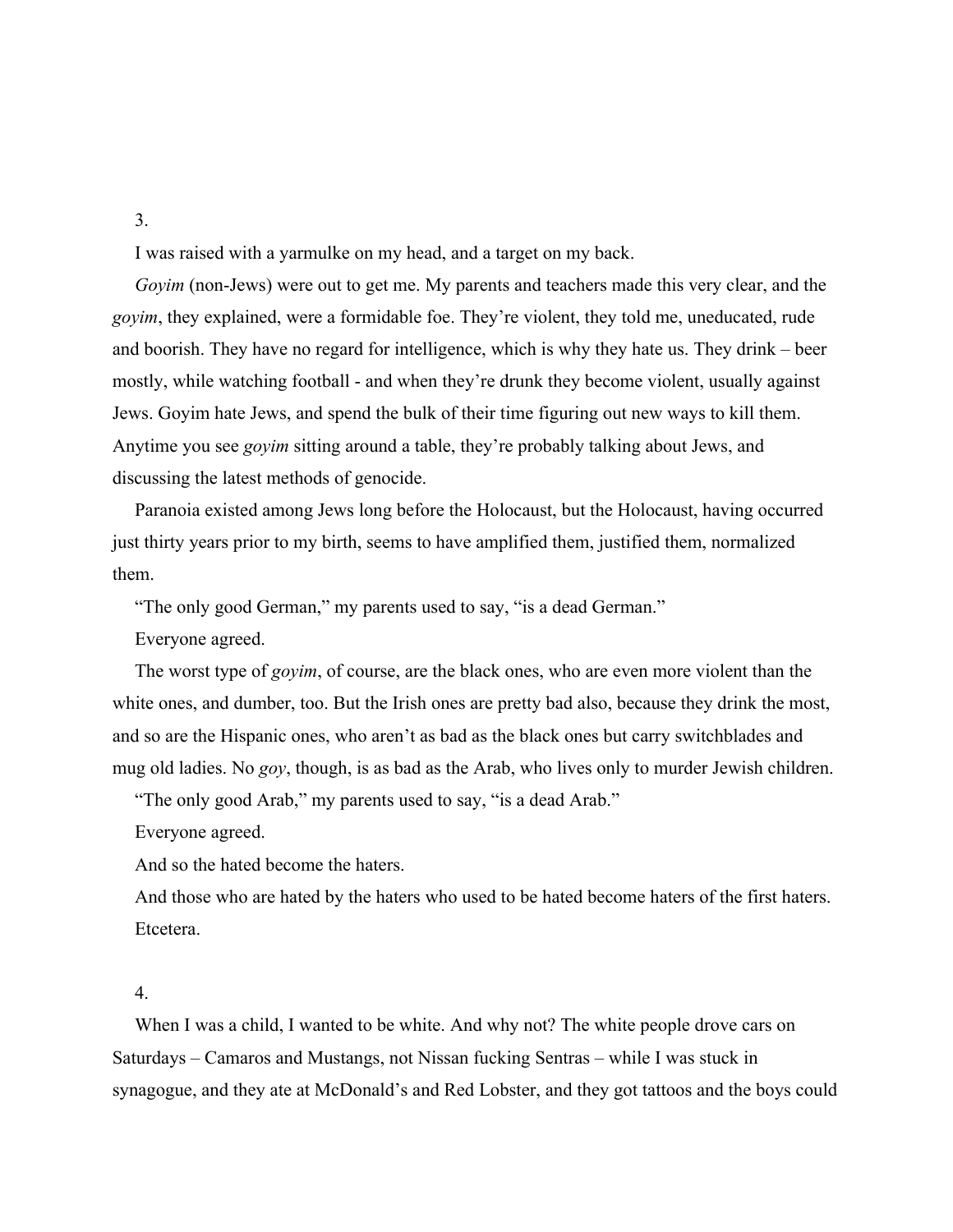grow their hair long and the girls wore bikinis at the mall. Best of all, nobody hated them – nobody said they were in league with Satan, or were controlling America, or were evil shapeshifters.

Fortunately, my skin was white so passing would be no problem.

So I spoke like them, I grew my hair like them, I wore "AC/DC" t-shirts and ripped jeans like them.

No luck.

"Fucking Jew," they said when they heard my name.

Nowadays I don't want to be white. Who would? White people are bad. White people are slave traders. White people are plunderers. White people are sexual harassers of women. White people are the privileged despoilers of the world.

Fortunately, I'm Jewish.

"Bullshit," they say when they look at my skin. "Fucking white boy."

So much for shapeshifting.

#### 5.

Ta-Nehisi Coates, the author of the best-selling "Between Me and the World," wrote an article recently chastising Kanye West, the Trump-supporting R&B star, for wanting to be white. Kanye wants a "white" freedom, Coates wrote. White freedom as defined by Coates is "freedom without consequence, freedom without criticism, freedom to be proud and ignorant; freedom to profit off a people in one moment and abandon them in the next; a Stand Your Ground freedom, freedom without responsibility, without hard memory."

Black freedom, on Ta-Nehisi's other hand, is philanthropic. Black freedom is giving. Black freedom is self-sacrificing.

Divisions thus solidified, Coates finishes by exhorting Kanye to come back to his race – "back to the bone and drum, back to Chicago, back to Home."

Here's what I've been thinking lately: if I *could* shapeshift, I sure as hell wouldn't turn myself into a human.

A dog, maybe.

A tree.

A rock even.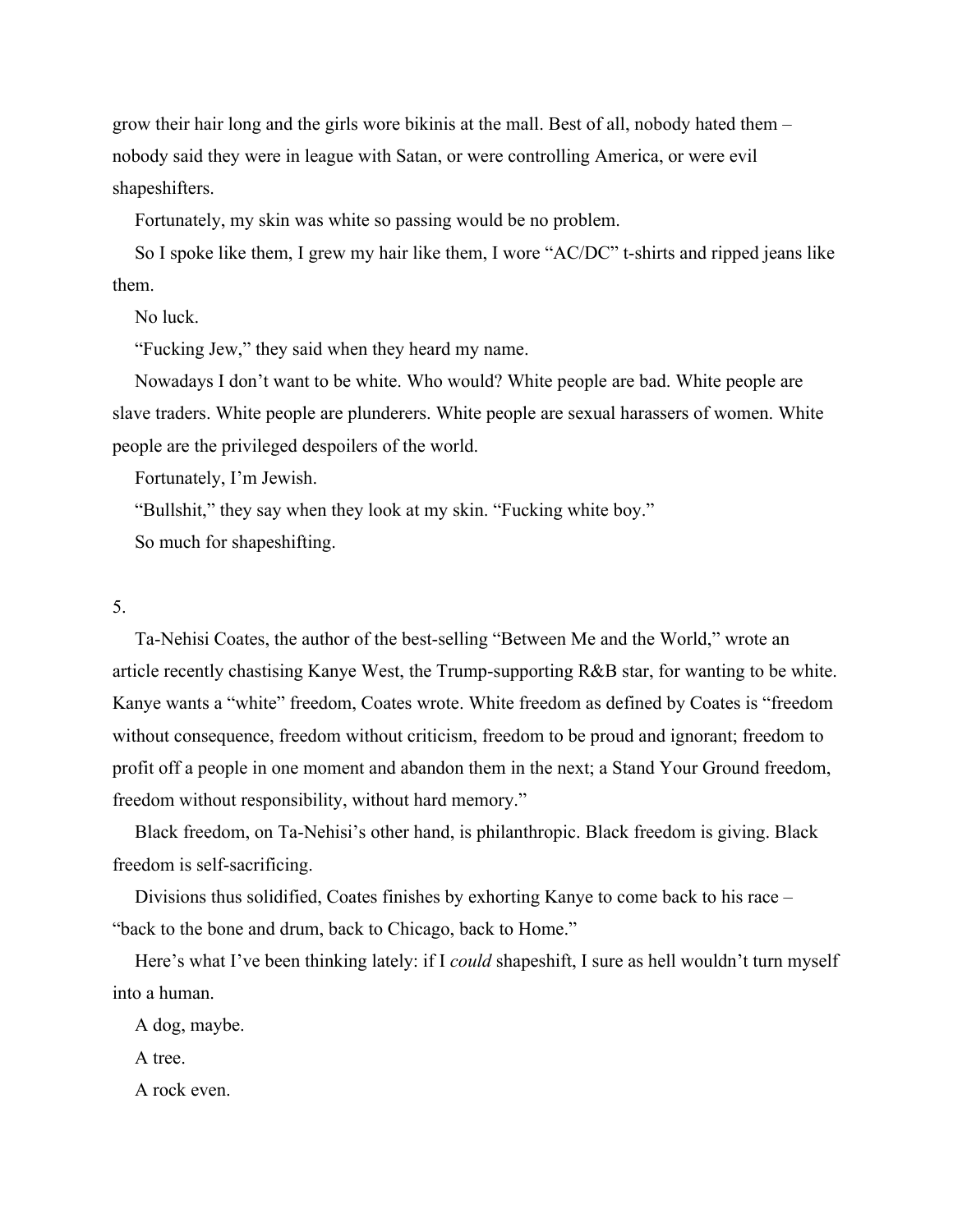But not a fucking human.

6.

Ever since I was a child, I hear anti-Semitism. Even when it doesn't exist.

Bob Marley:

*Old Pirates, yes, those rabbis, sold us to the merchant ships.*

Ray Charles:

*Everyone was Jewish, you can bet your soul, they did the boogie-woogie with a study roll.*

Biggie Smalls:

*Now, who's hot, who's not? Tell me who rock, who sell out in stores? Tell me who flopped, who copped the blue drop,*

*Whose Jews got rocks?*

Marley, that son of a bitch, was promoting the old canard that Jews ran the African slave trade; Ray Charles was suggesting that only Jews can afford to go to nightclubs where they dance with "study rolls," by which he obviously means Torahs; Biggie was suggesting that his Jewish talent agents own a lot of diamonds because they steal from him.\*

Divisions between peoples, once formed, are difficult to mend. Worse, they are passed down, generation to generation, like gonorrhea. The German language still gives me the willies. The alt-rock band Tool has a song called, "Die Eier Von Satan." The lyrics are in German, sung as if over a loudspeaker to a massive cheering crowd. It sounds like Nuremberg, with repeated calls for "Und kleine eier!" It is chilling and frightening and a joke: the lyrics are nothing more than the recipe for Devil's Food Cake.

"Und kleine eier!" is German for "and no eggs."

Once upon a time, I began receiving dozens of unsolicited menus shoved beneath my office door. It is a fact of urban life, I suppose, but it annoyed me and so I had a metal sign made,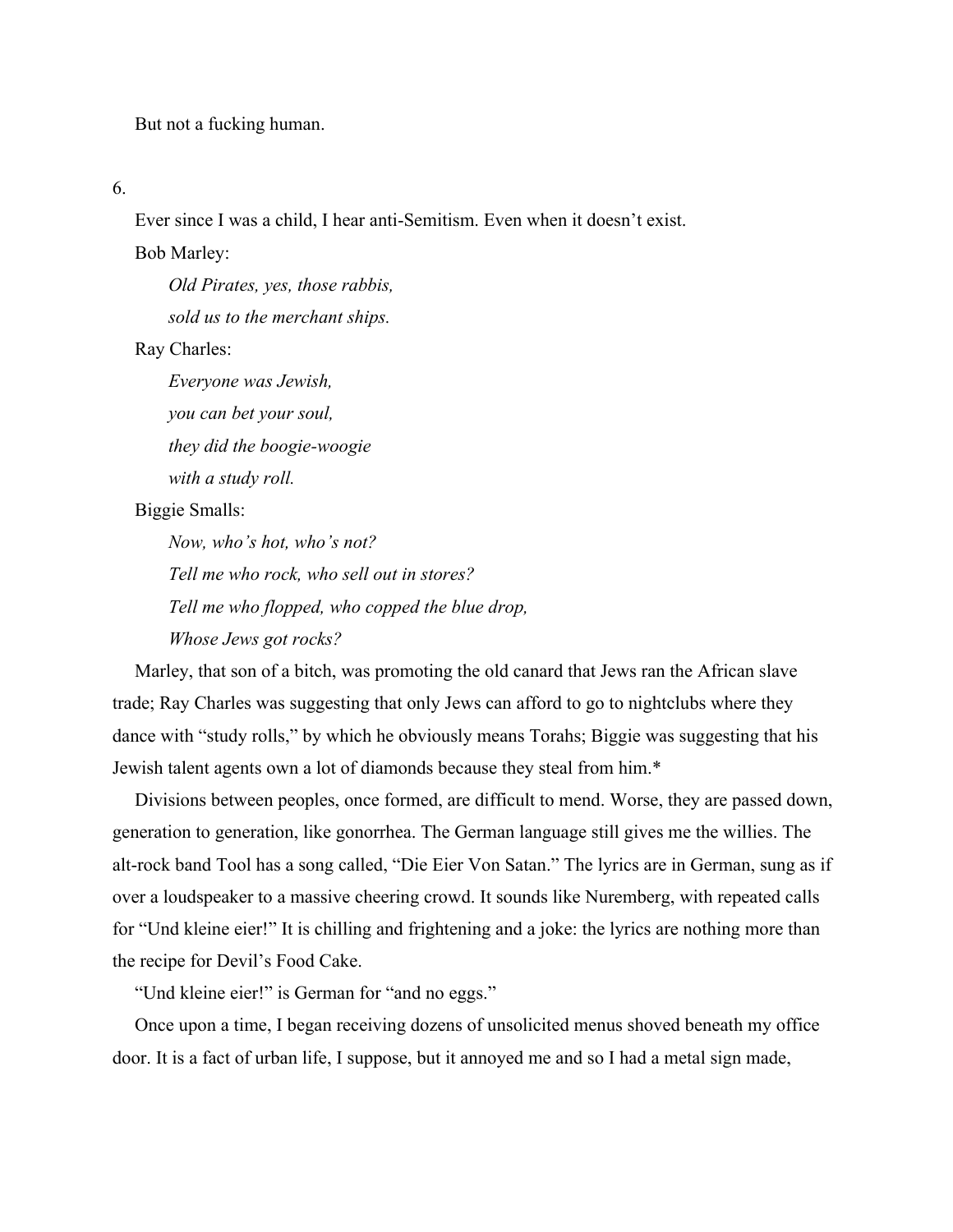which I hung on the door, featuring a quote from Ralph Waldo Emerson about the importance of peace.

Written in Arabic.

I never received another menu.

\* The real Marley lyrics, by the way, are "Old pirates, yes, they *rob I*," not mentioning Jews at all. Ray Charles was actually saying "Everyone was *juiced*, you can bet your soul, they did the boogie-woogie with a *steady* roll," which makes much more sense than a nightclub filled with Jews carrying Torahs, and Biggie was simply boasting, saying that his "*jewels* got rocks" -- an ugly materialism, to be sure, but not exactly Mein Kampf.

7.

The future, in case you haven't heard, is female.

Women are marching.

Women are "woke."

Everyone is woke.

There are Gay Pride marches and Black Pride marches. There is the Salute to Israel Parade, and the Puerto Rican Day Parade. New York City, in fact, is a hyphenates dream. January brings Udul Fitr, when thousands of Muslim-Americans gather in Prospect Park to celebrate the end of Ramadan. February brings parades for Asian-Americans celebrating Chinese New Year. With March comes spring, and the massive Phagwah Procession for Caribbean-Indo-Guyanese-Americans, followed by the St. Patrick's Day Parade, the "glue of the Irish-American community," followed a week later by the Greek Independence Day Parade for Greek-Americans. April is a slow month, hyphenate-wise, but May leaves no hyphenate unturned: there is the Buddha Parade for Buddhist-Americans, the Cuban Day Parade for Cuban-Americans, Ukrainian Easter Festival for Ukrainian-Americans, the Norwegian-American Parade for Norwegian-Americans, Martin Luther King Day Parade (which is predominately African-American, though many other hyphenates join in the celebration of the Reverend's call for unity, which is actually anti-hyphenate), the Turkish-American Parade for Turkish-Americans, the Salute to Israel Parade for Jewish-Americans and the Czech and Slovak Festival for Czecho-Slovakian-Americans. And it's not even summer yet! In June the city holds the Puerto Rican Day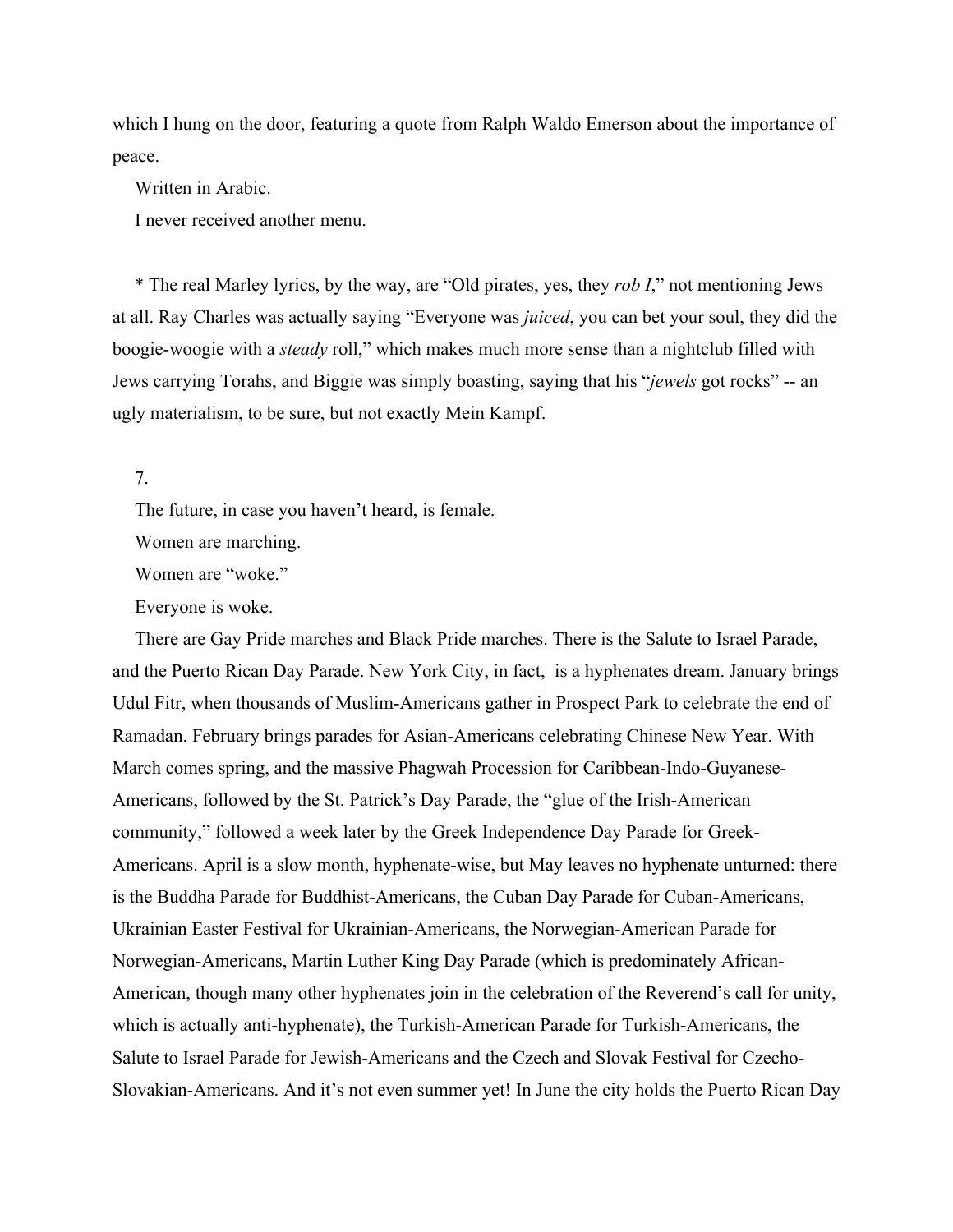Parade, the Tribute to the Ancestors of the Middle Passage, the Caribbean Culture Festival and the LGBTQ Pride March. As June turns to July, you'll find the African Arts Festival over in Brooklyn and the Colombian Independence Day Parade in Queens. August ushers in the dog days of summer, along with the Ecuadorian Parade, the Dominican Day Parade, the India Day Parade for Indian-Americans, the Russian Festival and the Pakistan Day Parade. September means back to work, but save some time for the African-American Day Parade, the German-American Parade, the Muslim Day Parade, the Korean Festival and the Tibetan Festival. The temps cool down in October, but not enough to slow the Hispanic Day Parade in Manhattan and the India Parade at the South Street Seaport.

Identity is all the rage.

Pride is everywhere.

Everyone is woke.

And yet we hate one another more than ever.

Maybe Jesus was right when he said pride was a sin.

What Parade Would Jesus Attend?

In Scrabble, any word with a hyphenate cannot be played.

Jesus or Scrabble, take your pick.

I moved homes recently; my movers were Russian. They were extremely friendly and helpful; my young sons thought Dmitri a "cool guy."

"Did they steal anything?" a progressive Jewish-American friend joked.

"Did they plant cameras?" asked an African-American friend.

"Right now," admitted a LGBQT+-American, "I would find a bunch of Russians in my house a bit creepy."

And why not? It's a digital World War Three, they inform me. It's a New Cold War. There's a Red under your bed. They hate our freedom. They're trying to take over the world. They're shapeshifters.

Oh, wait.

That's me.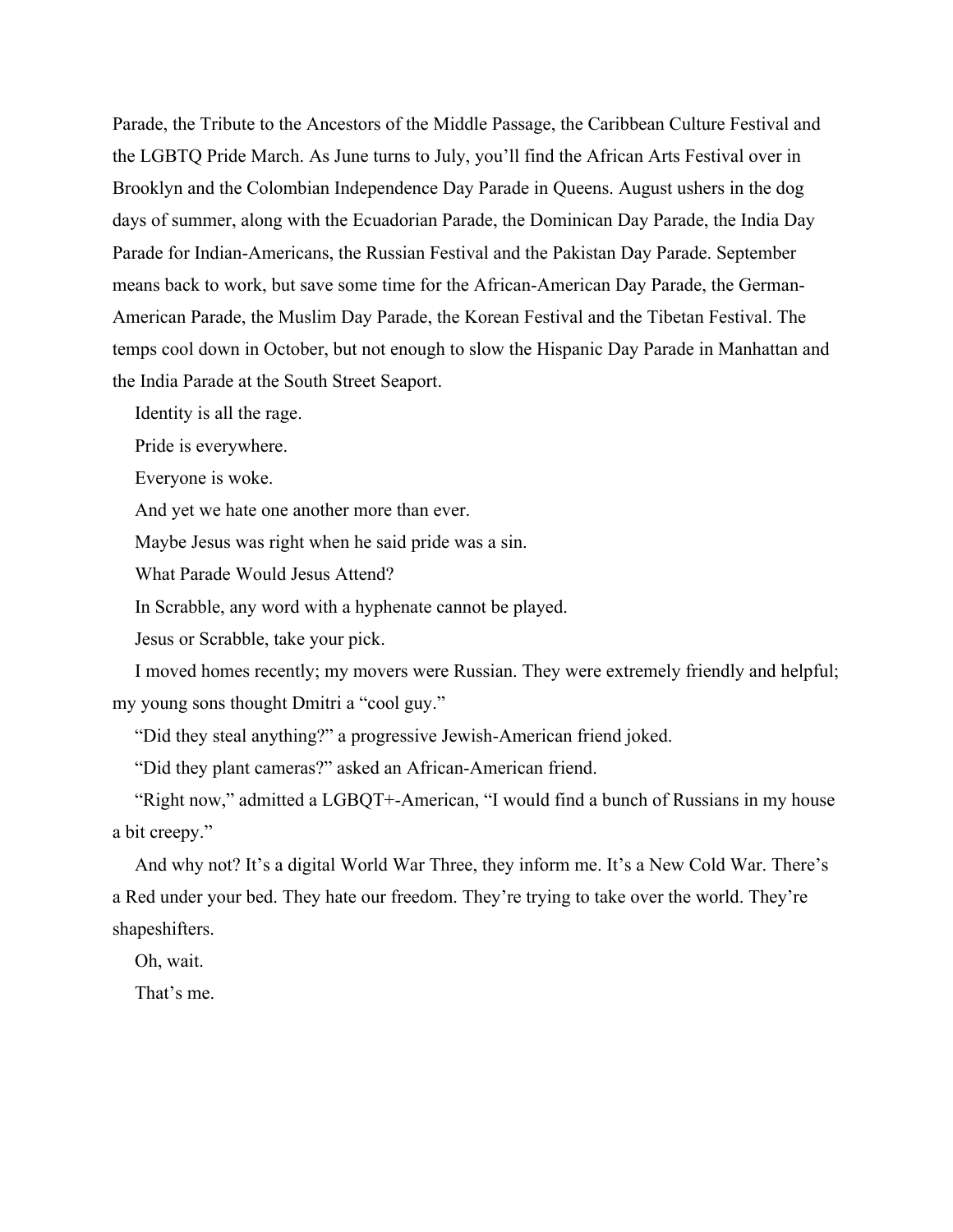In the wake of Trump, say the polls, the Jews are fracturing. Jewish-Americans who hate Trump can't understand the Jewish-Americans who love him. Jewish-Americans who love him think Jewish-Americans who hate him are selling out Israel. Israeli-Jews love Trump and think American Jews don't care about them. Right-wing Jews are angry at Left-wing Jews for putting Liberalism before Judaism, left-wing Jews are angry at right-wing Jews for not understanding that equal rights for all is good for Jews, too, elderly Jews think young Jews don't understand why they support Israel and young Jews don't approve of the Israeli treatment of Palestinians.

There's one thing everyone agrees on, though: in the face of President Trump, we need to return to our people.

Another article by another Jewish-American – and not just a Jewish-American, but an Ashkenazi-Jewish-American, married to a Ghanian-Jewish-American.

Jewish, interracial and female.

Identity politics wise, that's a Triple Word Score. That's untouchable. That's checkmate.

She's seen an uptick in anti-Semitism, she writes, not just among White Nationalists, but among the progressive movements to which she belongs. When she saw a tweet from Black Lives Matter calling Israeli Jews white colonialists and depicting the Israeli-Palestinian conflict as a struggle between White Supremacists (Israelis) and an oppressed, dark-skinned minority (Palestinians), she was forced to respond.

"The Israeli Palestinian conflict is complicated, and much more nuanced than this portrayal," she tweeted.

But the people concerned with black lives, she discovered, were decidedly unconcerned with anyone they deemed white (Isrealis, incidentally, are as dark as any Arab).

They told her to shut the fuck up.

They told her she was a "genocidal cunt."

Her response to their predictable response?

You guessed it: to embrace her Judaism.

"I owe any children we have," she wrote, "the chance to stand on two feet, firmly rooted in their heritage." And she vows to continue fighting for progressive causes, "As a Jew, with a full, vocal Jewish identity. I am woke."

Everyone's so woke, I want to go the fuck to sleep.

8.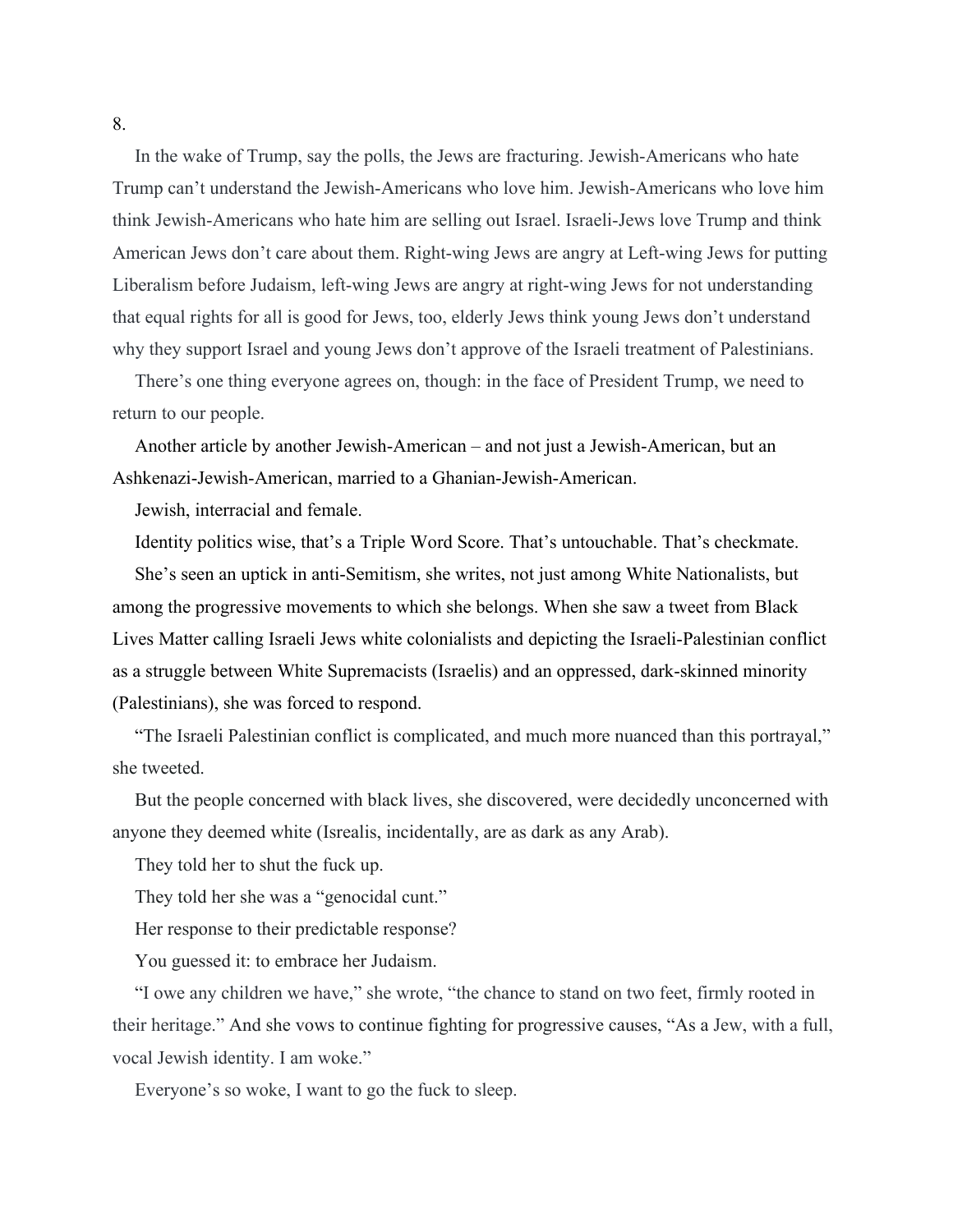Let's talk buildings.

9.

Given that the Old Testament describes the Tower of Babel as being "built with mortar and slime (*Genesis, 11:3*)," I'm surprised nobody has made the connection to Donald Trump, whose properties, family and career have been built of the same materials.

I am, unfortunately, a writer. This means I drink too much alcohol, spend most of what little I earn on psychotherapy, and see narratives wherever I look. All is story: beginnings, middle, ends, major goals, obstacles, acts, scenes; of fictional characters, of my own life, of the lives of friends and family members.

It's very annoying.

And as the world around me gets ever more woke, and ever more fractured, I see a greater parallel to the Tower of Babel story than just the brick and slime.

The rabbis who taught me when I was young said the Babel story is about man's arrogance in challenging God. Bible Scholars, meanwhile, say the story was simply ancient people's attempt to explain the phenomenon of our having different languages.

In my view, they're both wrong.

It's not about God.

It's not about language.

It's about the story of mankind - our beginning, middle and possible end. We have been scattered, broken apart. That, in storytelling-speak, was the Inciting Incident, that plot point of the Beginning that sets the Quest in motion.

Our Quest is to come back together. To return to One.

We are a puzzle slowly reforming, a shattered window, the shards sharp and strewn about the globe.

And so these are the antagonists of the story: Race, Religion, Nationality.

Each conspires to keep the pieces from rejoining.

"You're special," they whisper in our ears. "You're the most important. You're the most aggrieved. You're the most destined to rule."

Which brings me back to the journalist I was imagining getting crushed to death beneath the Tower of Babel earlier. And to Donald Trump. And to Jewish-Americans and to African